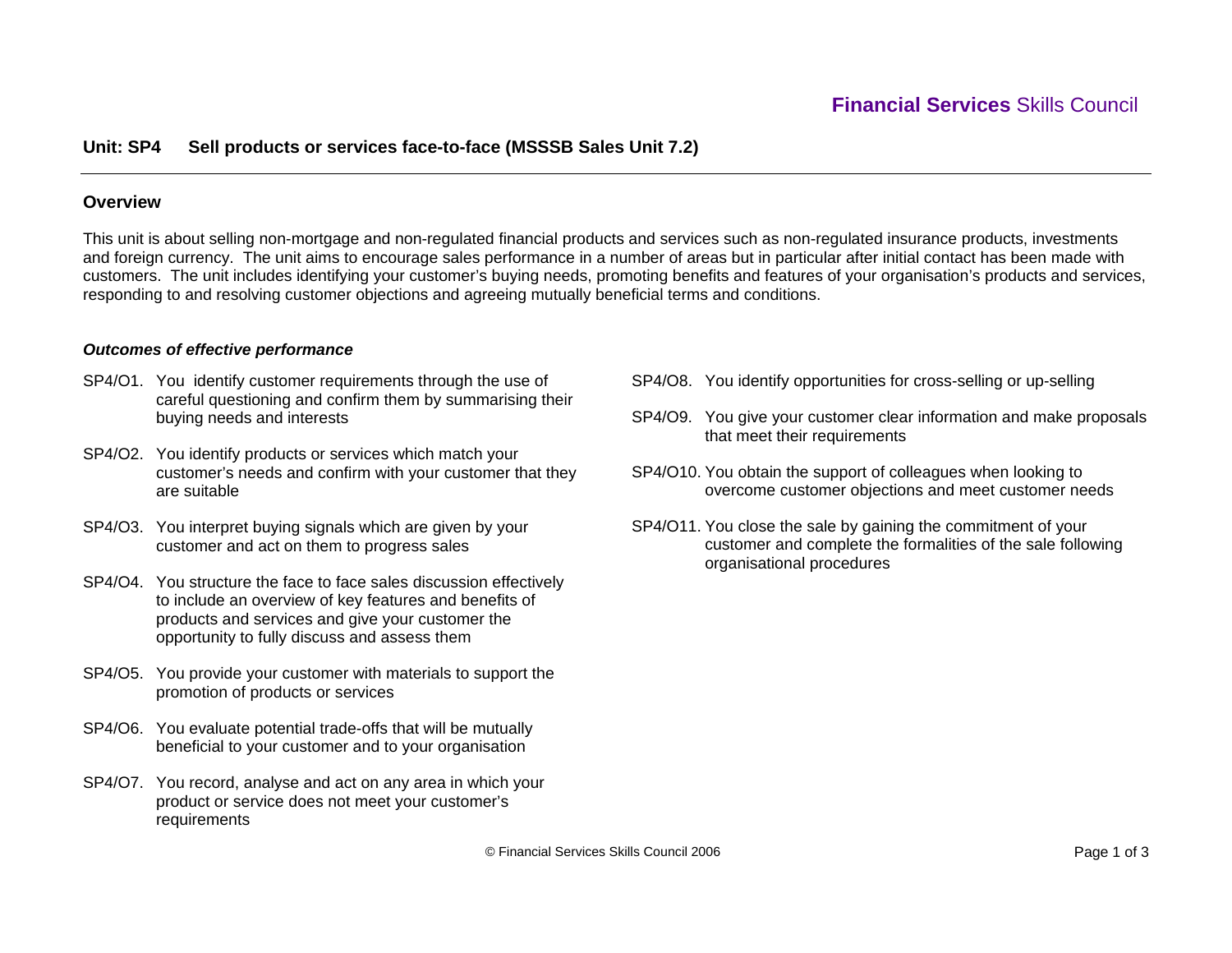# **Unit: SP4 Sell products or services face-to-face (MSSSB Sales Unit 7.2)**

#### *Behaviours which underpin effective performance*

- SP4/B1. You are customer focused at all times
- SP4/B2. You show respect for customers and understand and empathise with their views
- SP4/B3. You avoid prejudging customers based on appearance, behaviour and communication
- SP4/B4. You are honest, sincere and ethical in your chosen sales approach
- SP4/B5. You communicate articulately and effectively, listen actively and adopt an appropriate communication strategy for each customer
- SP4/B6. You demonstrate an in-depth knowledge and understanding of products and services on offer
- SP4/B7. You use the most effective questioning technique for your sales situation
- SP4/B8. You adapt to different audiences and their requirements
- SP4/B9. You work with other sales team members to avoid duplication of tasks and to maximise sales opportunities
- SP4/B10. You carry out tasks with due regard to your organisation's policies and procedures, including those covering health and safety at work
- SP4/B11. You comply with legal requirements, industry regulations and professional codes

### *Knowledge and understanding*

- 1. The sales cycle and how it helps sales team members to structure and progress their sales contacts
- 2. The differences between proactive and reactive selling
- 3. Techniques that can be applied when selling in face-to-face situations, including cross-selling, up-selling and the sale of addons
- 4. Methods for assessing maximum and minimum returns and how to prioritise development of leads according to potential value and probability of closure
- 5. Verbal and non-verbal listening and questioning techniques suitable for selling in face-to-face situations
- 6. The differences between benefits and features and how to sell them effectively
- 7. How to involve your prospect in reaching a solution to any sales problem
- 8. Methods for recording messages accurately and ensuring they are dealt with by appropriate people promptly
- 9. The range of behaviours displayed by customers and how to manage them constructively
- 10. How to overcome customers' objections sensitively and constructively and how to respond effectively to their queries
- 11. Effective methods for closing sales
- 12. How to evaluate and measure the success of face-to-face sales contacts
- 13. Legal, regulatory and ethical constraints relating to selling in your sector/industry
- 14. Organisational and sector regulatory requirements and practices relating to selling